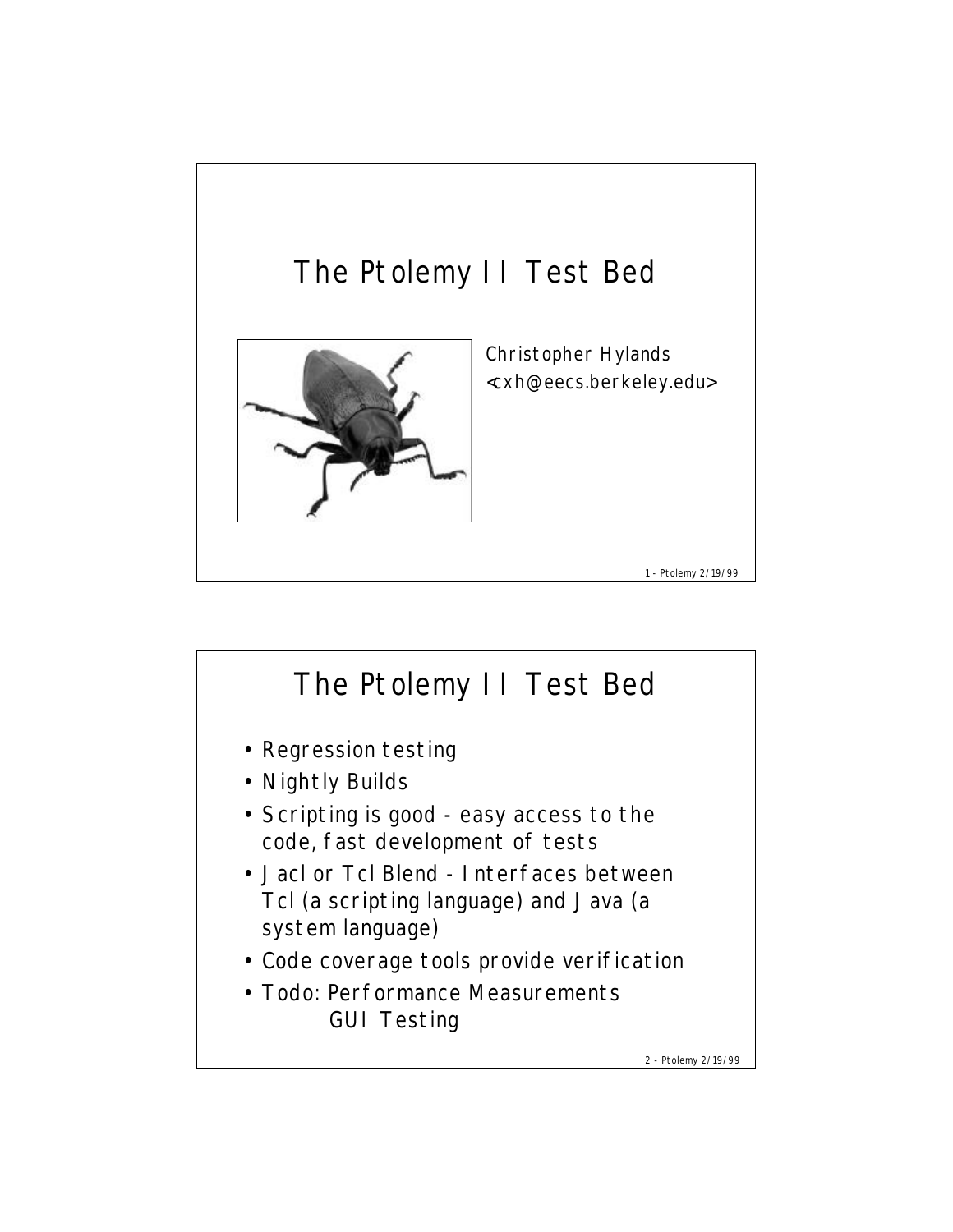

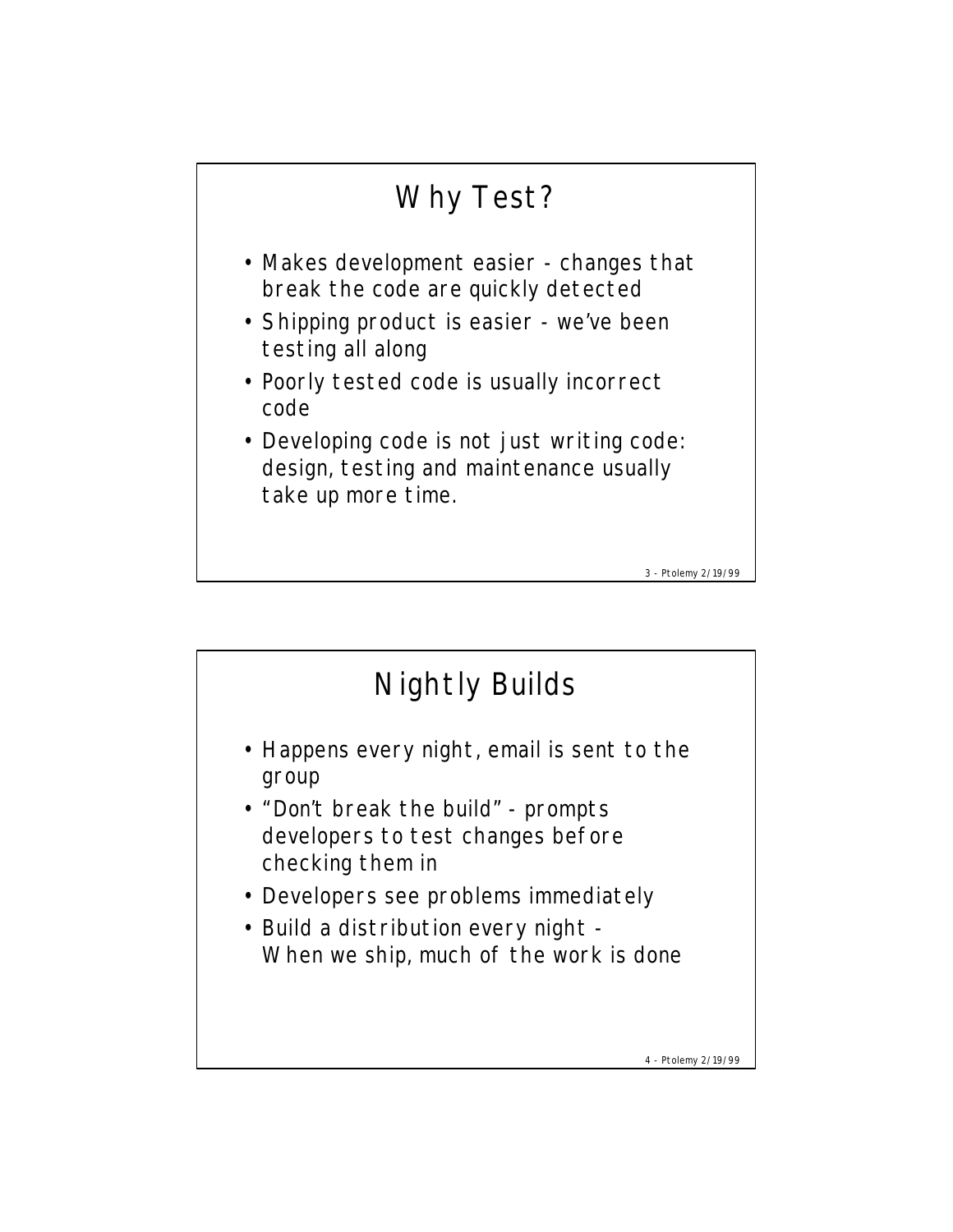

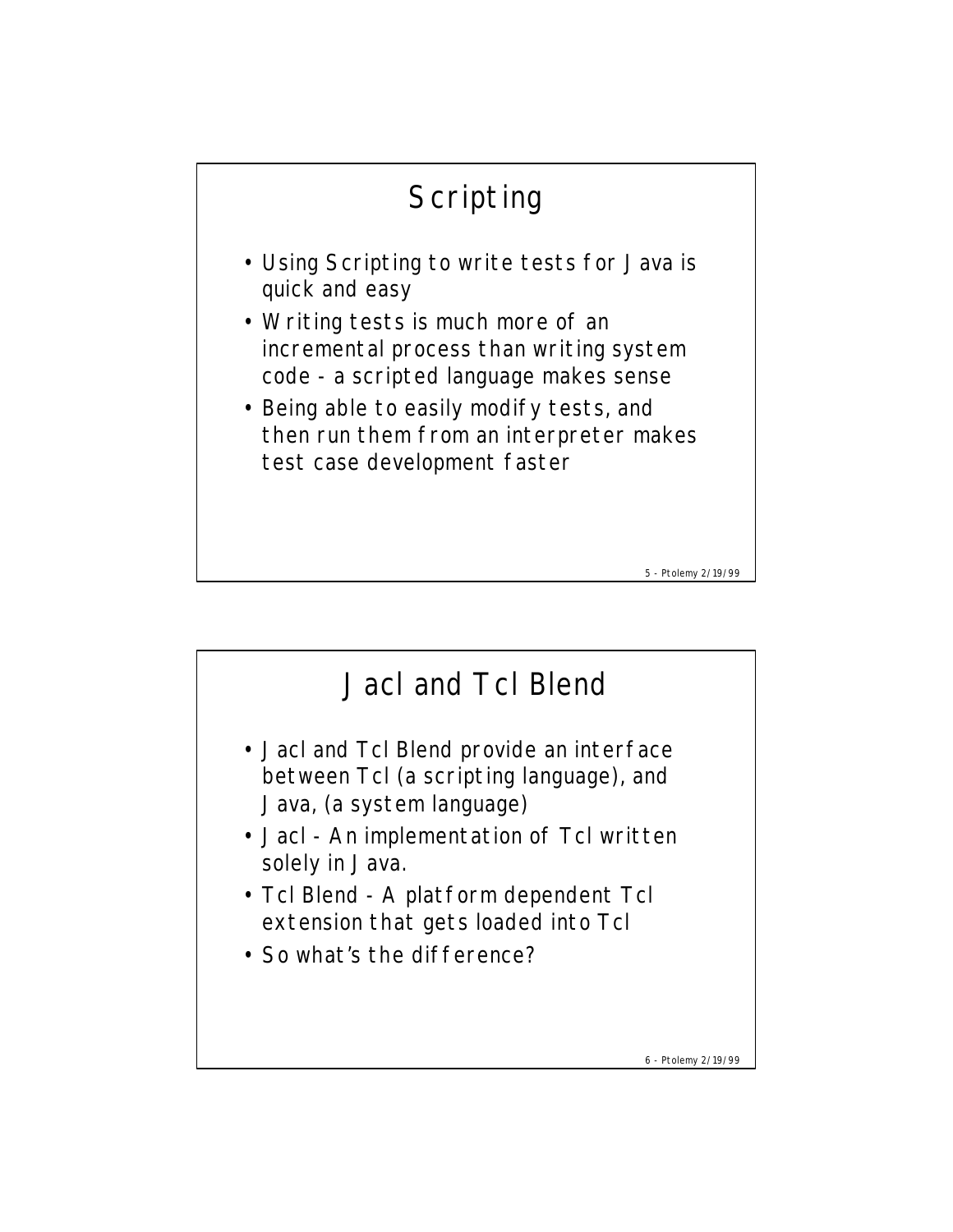

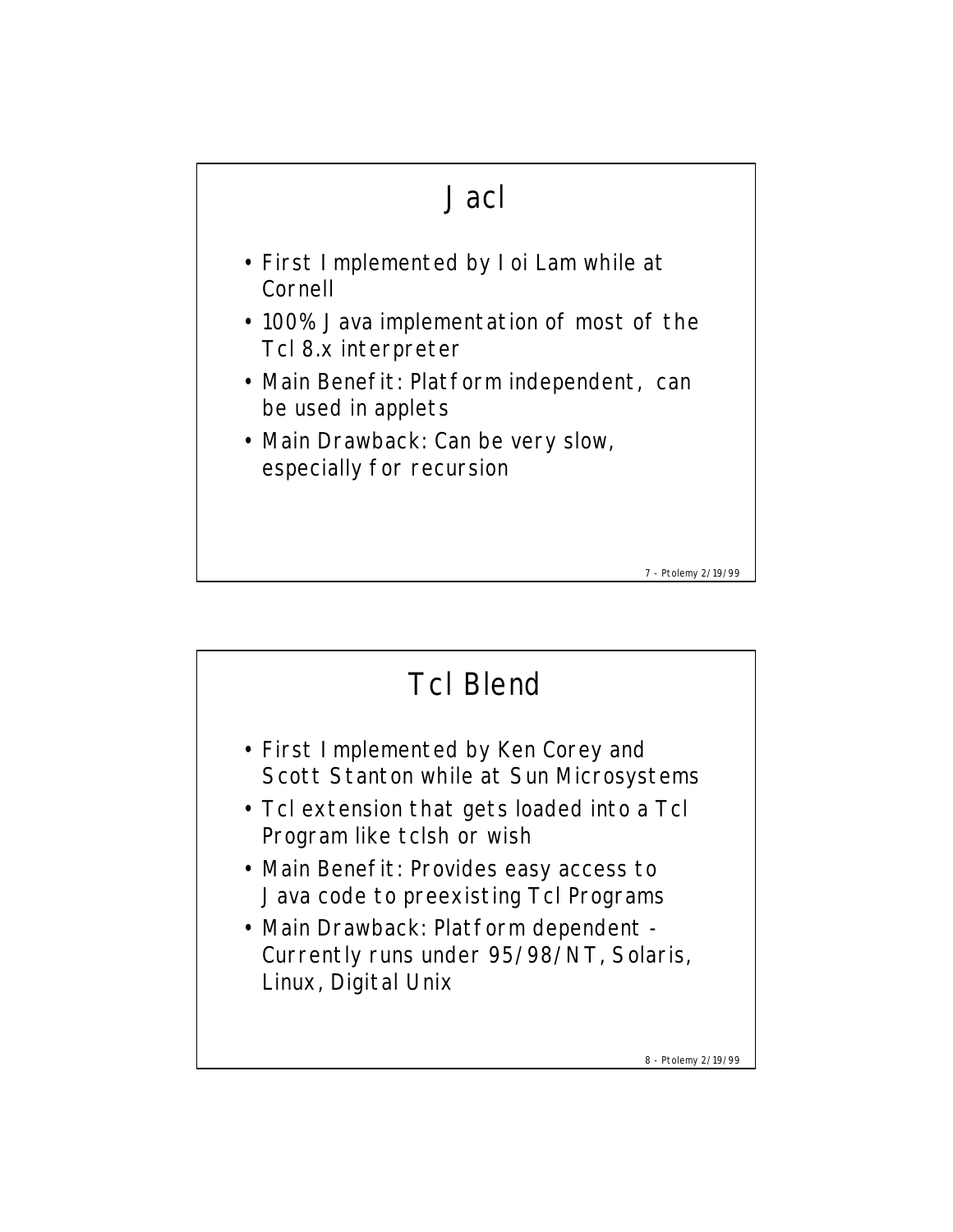

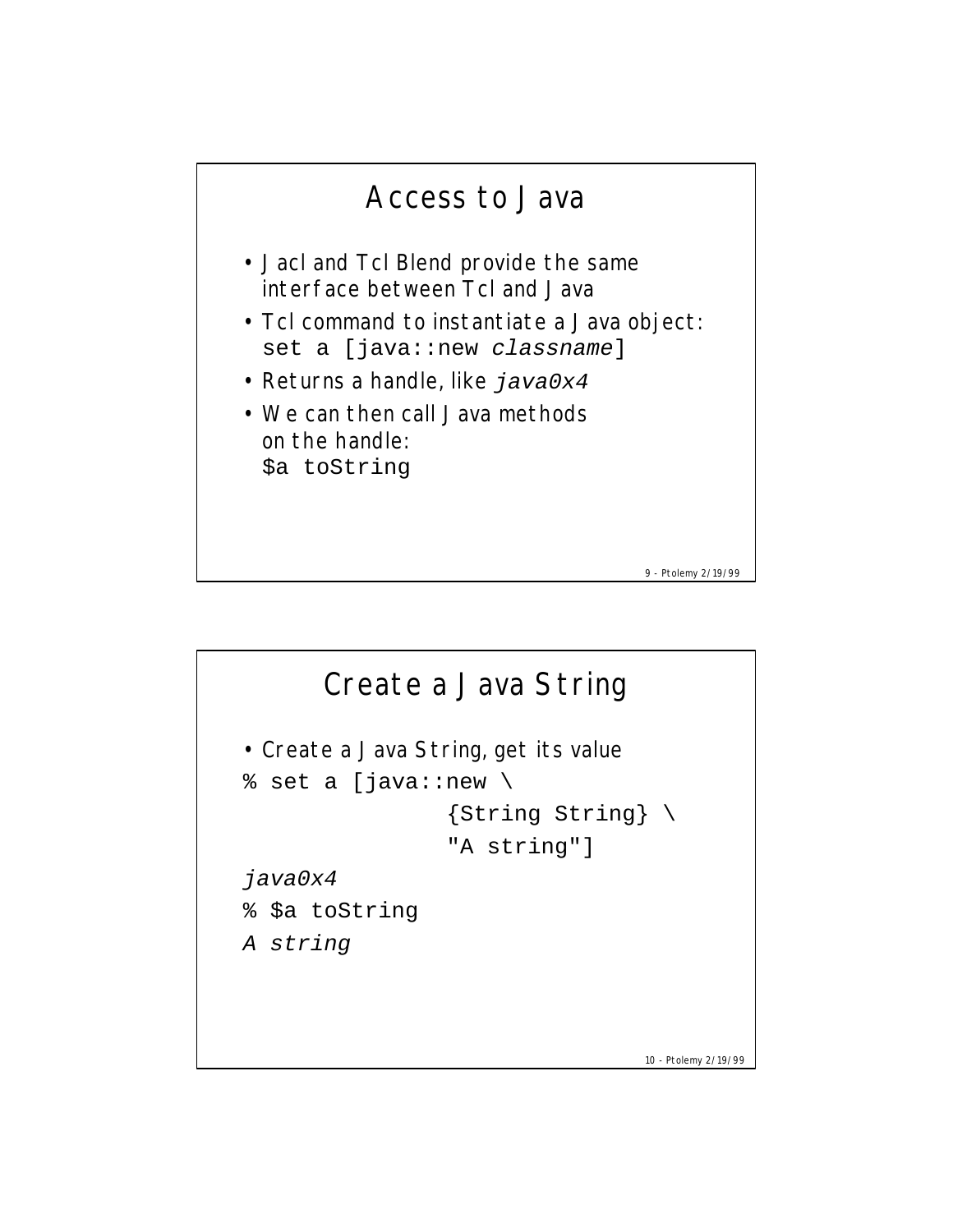

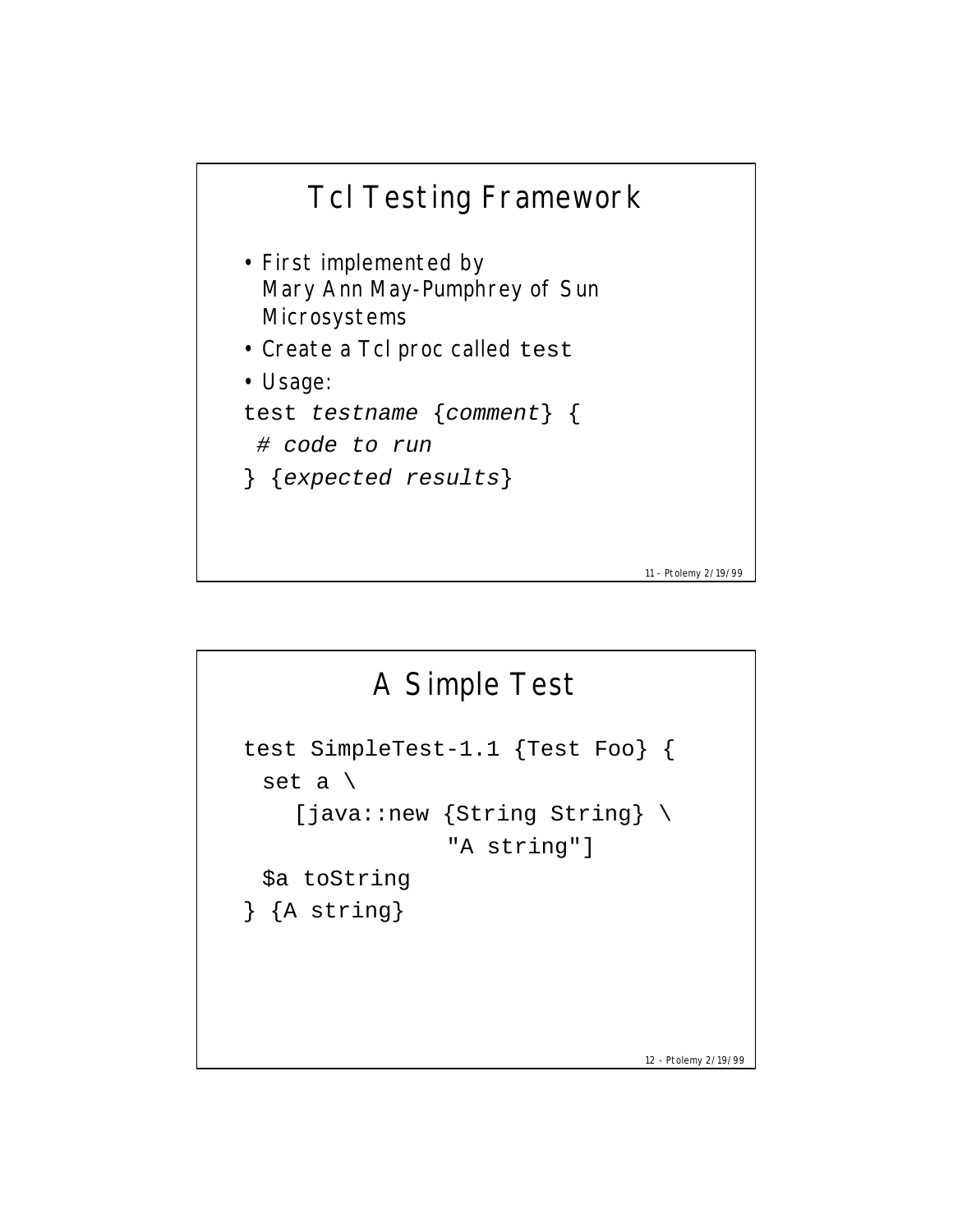```
An Actual Ptolemy II Test
test NamedObj-2.1 {Create a NamedObj, \
                     set the name, change it} {
     set n [java::new \
                     ptolemy.kernel.util.NamedObj]
     set result1 [$n getName]
     $n setName "A Named Obj"
     set result2 [$n getName]
     $n setName "A different Name"
     set result3 [$n getName]
     $n setName {}
     set result4 [$n getName]
     list $result1 $result2 $result3 $result4
} {{} {A Named Obj} {A different Name} {}}
```
13 - Ptolemy 2/19/99